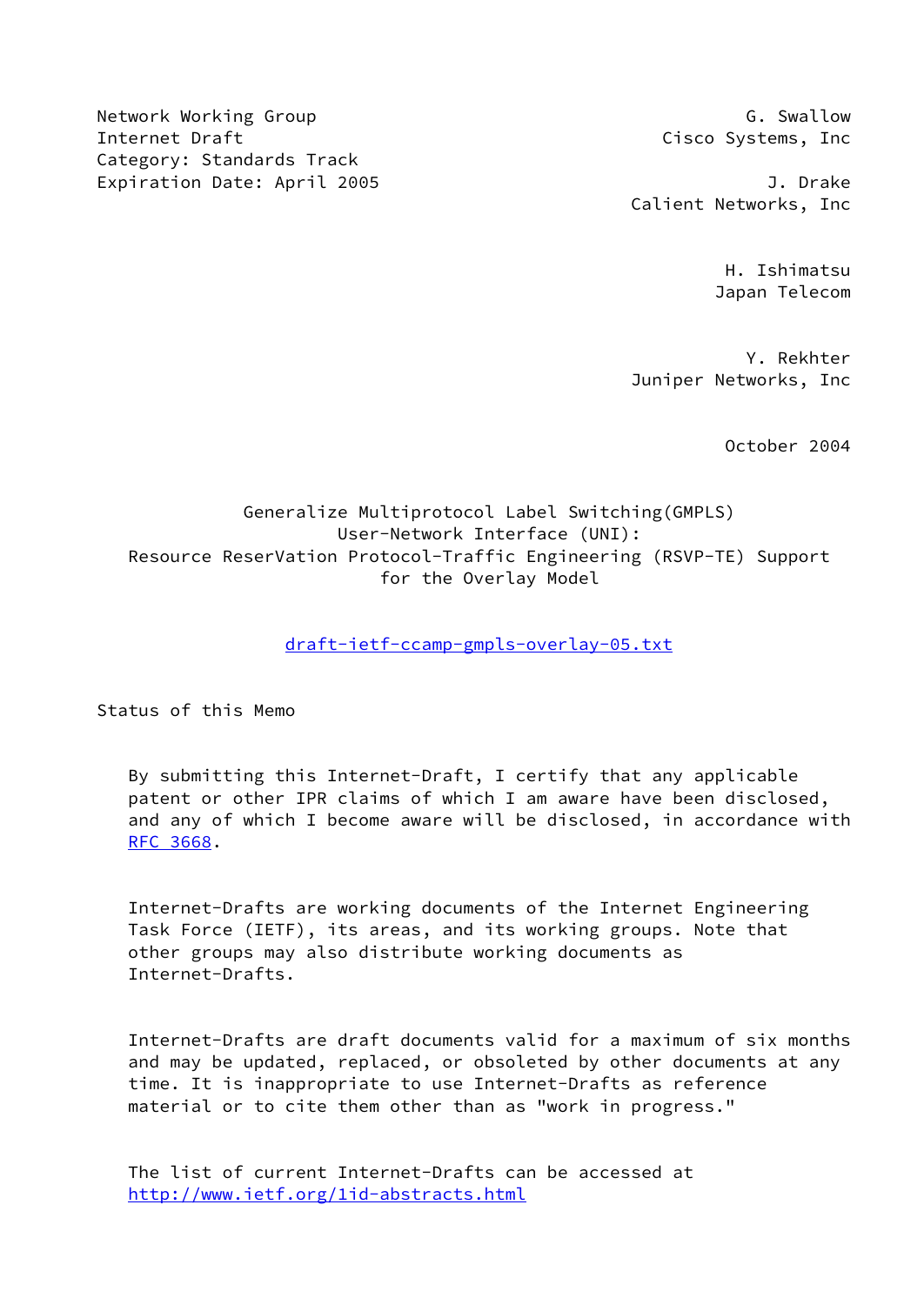The list of Internet-Draft Shadow Directories can be accessed at <http://www.ietf.org/shadow.html>

## Copyright Notice

Copyright (C) The Internet Society (2004). All Rights Reserved.

## Abstract

 Generalized Multiprotocol Label Switching (GMPLS) defines both routing and signaling protocols for the creation of Label Switched Paths (LSPs) in various switching technologies. These protocols can be used to support a number of deployment scenarios. This memo addresses the application of GMPLS to the overlay model.

| Swallow, et al. | Standards Track | [Page 1] |
|-----------------|-----------------|----------|
|                 |                 |          |

| Internet Draft draft-ietf-ccamp-gmpls-overlay-05.txt |  |  | October 2004 |  |
|------------------------------------------------------|--|--|--------------|--|
|                                                      |  |  |              |  |

### Contents

| $\overline{\mathsf{I}}$ | Introduction                             | $\overline{3}$  |
|-------------------------|------------------------------------------|-----------------|
| 1.1                     | GMPLS User-Network Interface (GMPLS UNI) | $\overline{4}$  |
| $\overline{2}$          |                                          | $\overline{5}$  |
| $\overline{3}$          |                                          | 6               |
| 3.1                     | Path Message without ERO                 | 6               |
| 3.2                     |                                          | 6               |
| 3.3                     | Explicit Label Control                   | $\underline{7}$ |
| $\overline{4}$          |                                          | $\underline{7}$ |
| $\overline{5}$          |                                          | $\mathbf{I}$    |
| 6                       |                                          | 8               |
| 6.1                     | Alarm-Free Connection Deletion           | 8               |
| 6.2                     | Connection Deletion with PathErr         | $\underline{8}$ |
| $\overline{1}$          |                                          | $\overline{9}$  |
| 8                       | Security Considerations                  | $\overline{9}$  |
| 9                       |                                          | 9               |
| 10                      |                                          | 10              |
| 10.1                    |                                          | 10              |
| 10.2                    | Informational References                 | 10              |
| 11                      | Authors' Addresses                       | 11              |
|                         |                                          |                 |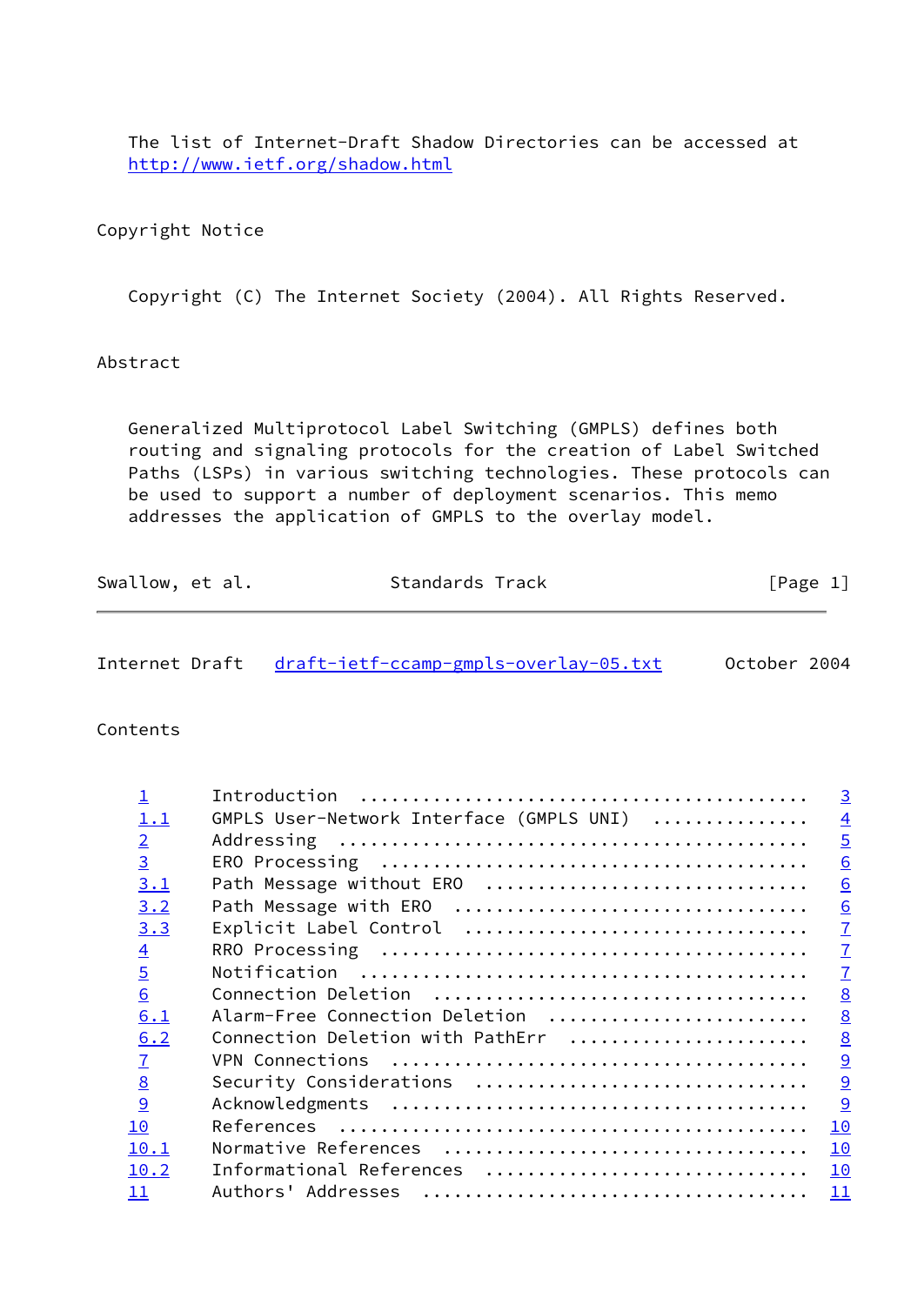| $\frac{12}{1}$ | Intellectual Property Notice  11 |  |
|----------------|----------------------------------|--|
| 13             |                                  |  |

Swallow, et al. Standards Track [Page 2]

<span id="page-2-1"></span>Internet Draft [draft-ietf-ccamp-gmpls-overlay-05.txt](https://datatracker.ietf.org/doc/pdf/draft-ietf-ccamp-gmpls-overlay-05.txt) October 2004

<span id="page-2-0"></span>[1](#page-2-0). Introduction

 Generalized Multiprotocol Label Switching (GMPLS) defines both routing and signaling protocols for the creation of Label Switched Paths (LSPs) in various transport technologies. These protocols can be used to support a number of deployment scenarios. In a peer model, edge-nodes support both a routing and a signaling protocol. The protocol interactions between an edge-node and a core node are the same as between two core-nodes. In the overlay model, the core-nodes act more as a closed system. The edge nodes do not participate in the routing protocol instance that runs among the core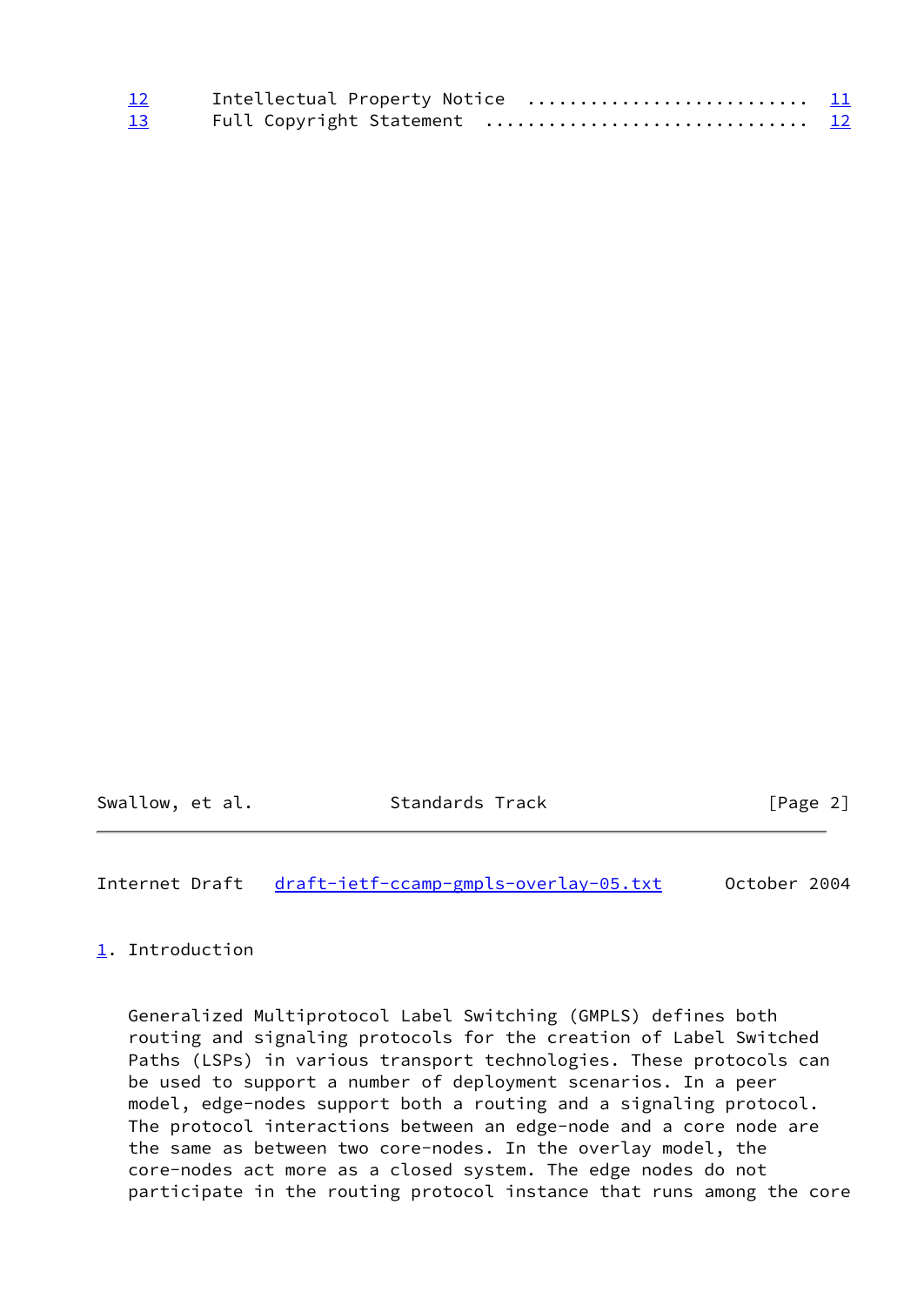nodes; in particular, the edge nodes are unaware of the topology of the core nodes. There may, however, be a routing protocol interaction between a core node and an edge node for the exchange of reachability information to other edge nodes.



Legend: EN - Edge Node CN - Core Node

#### Figure 1: Overlay Reference Model

 Figure 1 shows a reference network. The core network is represented by the large box in the center. It contains five core-nodes marked 'CN'. The four boxes around the edge marked "Overlay Network" represent four islands of a single overlay network. Only the nodes of this network with TE links into the core network are shown. These nodes are called edge-nodes; the terminology is in

| Swallow, et al. | Standards Track | [Page 3] |
|-----------------|-----------------|----------|
|                 |                 |          |

<span id="page-3-0"></span>Internet Draft [draft-ietf-ccamp-gmpls-overlay-05.txt](https://datatracker.ietf.org/doc/pdf/draft-ietf-ccamp-gmpls-overlay-05.txt) October 2004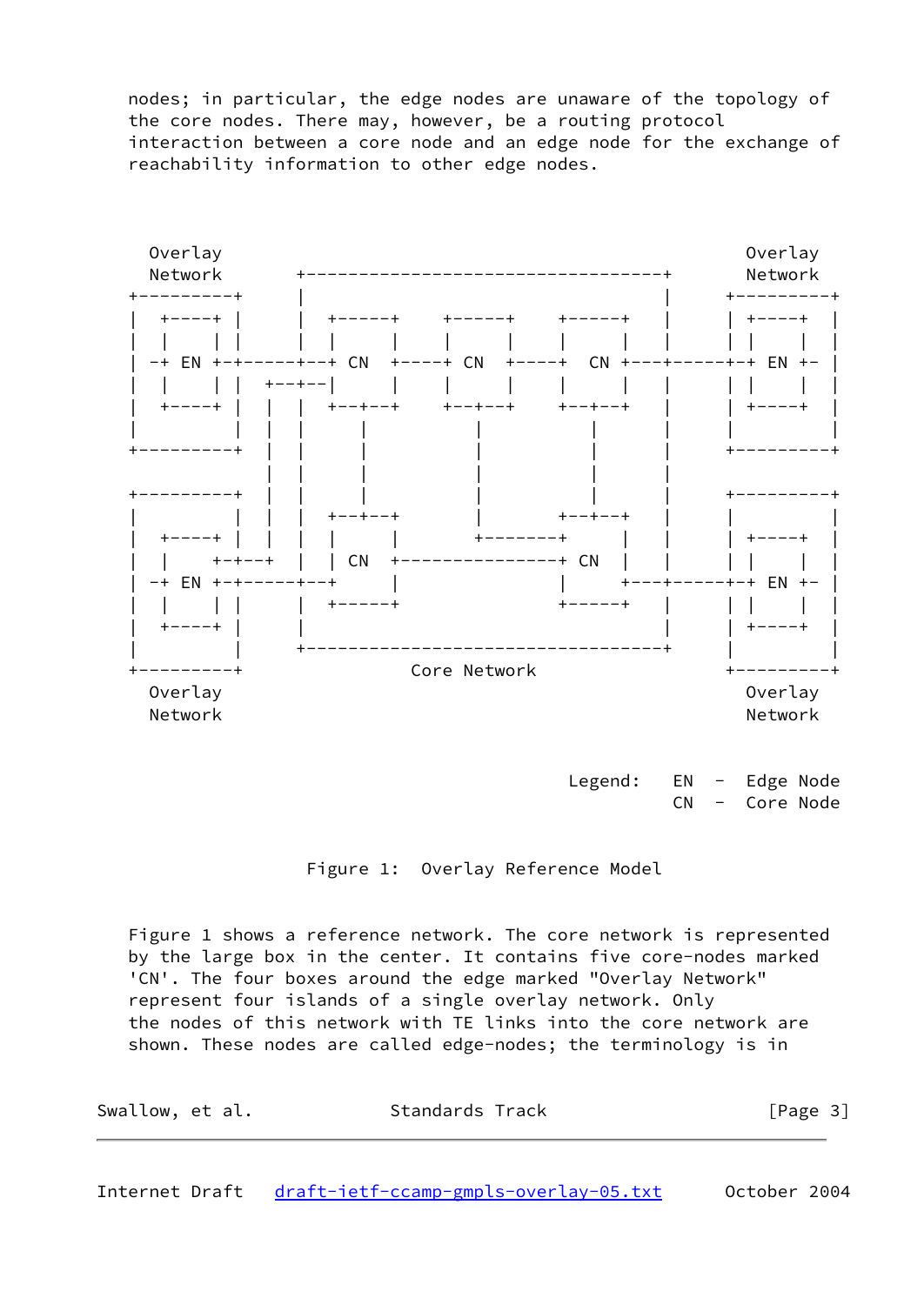respect to the core network, not the overlay network. Note that each box marked "Overlay Network" could contain many other nodes. Such nodes are not shown; they do not participate directly in the signaling described in this document. Only the edge-nodes can signal to set up links across the core to other edge-nodes.

 How a link between edge-nodes is requested and triggered is out of the scope of this document, as is precisely how that link is used by the Overlay Network. One posibliity is that the edge-nodes will inform the other nodes of the overlay network of the existence of the link possibly using a forwarding adjacency as described in [\[MPLS-HIER](#page-13-2)]. Note that this contrasts with a forwarding adjacency that is provided by the core network as a link between core nodes.

 In the overlay model there may be restrictions on what may be signaled between an edge-node and a core-node. This memo addresses the application of GMPLS to the overlay model. Specifically it addresses RSVP-TE procedures between an edge-node and a core-node in the overlay model. All signaling procedures are identical to the GMPLS extensions specified in [[RFC3473](https://datatracker.ietf.org/doc/pdf/rfc3473)] except as noted in this document.

 This document primarily addresses interactions between an edge-node and it's adjacent (at the data plane) core-node - out-of-band and non-adjacent signaling capablities may mean that signaling messages are delivered on a longer path. Except where noted, the term core-node refers to the node which is immediately adjacent to an edge-node across a particular data plane interface. The term core-nodes, however, refers to all nodes in the core.

 The key words "MUST", "MUST NOT", "REQUIRED", "SHALL", "SHALL NOT", "SHOULD", "SHOULD NOT", "RECOMMENDED", "MAY", and "OPTIONAL" in this document are to be interpreted as described in [\[RFC2119](https://datatracker.ietf.org/doc/pdf/rfc2119)].

 Readers are assumed to be familiar with the terminology introduced in [\[RFC3031](https://datatracker.ietf.org/doc/pdf/rfc3031)], [[GMPLS-ARCH\]](#page-13-3) and [\[RFC3471](https://datatracker.ietf.org/doc/pdf/rfc3471)].

<span id="page-4-0"></span>[1.1](#page-4-0). GMPLS User-Network Interface (GMPLS UNI)

 One can apply the GMPLS Overlay model at the User-Network Interface (UNI) reference point defined in the Automatically Switched Optical Network (ASON) [\[G.8080](#page-13-4)]. Consider the case where the 'Core Network'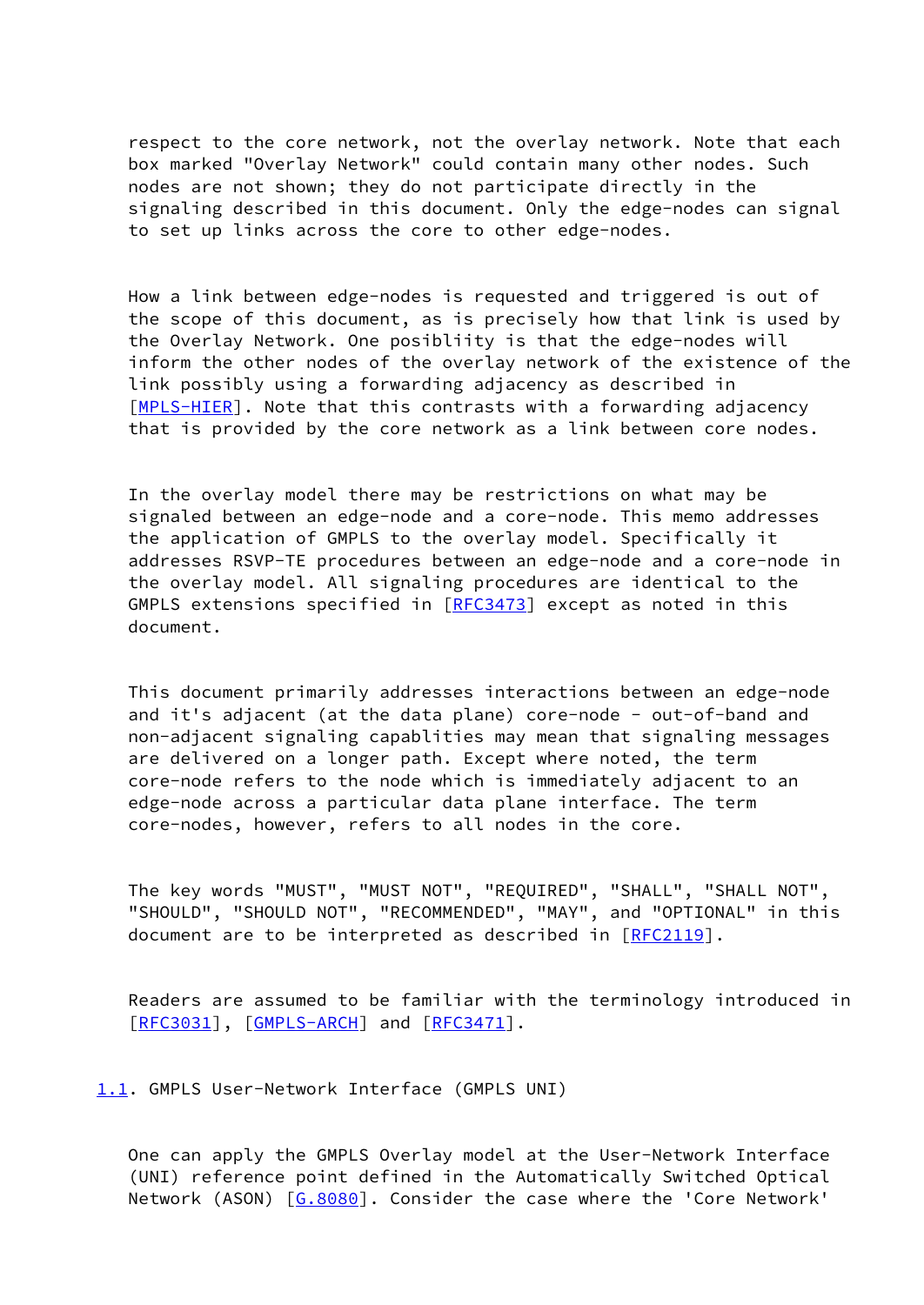in Figure 1 is a Service Provider network, and the Edge Nodes are 'user' devices. The interface between an EN and a CN is the UNI reference point, and to support the ASON model, one must define signaling across the UNI.

 The extensions described in this memo provide mechanisms for UNI signaling that are compatible with GMPLS signaling [RFC3471, [RFC3473](https://datatracker.ietf.org/doc/pdf/rfc3473)]. Moreover, these mechanisms for UNI signaling are in line with the RSVP model, namely, there is a single end-to-end RSVP

| Swallow, et al. | Standards Track | [Page 4] |
|-----------------|-----------------|----------|
|-----------------|-----------------|----------|

<span id="page-5-1"></span>Internet Draft [draft-ietf-ccamp-gmpls-overlay-05.txt](https://datatracker.ietf.org/doc/pdf/draft-ietf-ccamp-gmpls-overlay-05.txt) 0ctober 2004

 session for the user connection. The first and last hops constitute the UNI, and the RSVP session carries the user parameters end-to-end. This obviates the need to map (or carry) user parameters to (in) the format expected by the network-to-network interface (NNI) used within the Service Provider network. This in turn means that the UNI and NNI can be independent of one another, which is a requirement of the ASON architecture. However, in the case that the UNI and NNI are both GMPLS RSVP-based, the methodology specified in this memo allows for a single RSVP session to instantiate both UNI and NNI signaling, if so desired, and if allowed by Service Provider policy.

<span id="page-5-0"></span>[2](#page-5-0). Addressing

 Addresses for edge-nodes in the overlay model are drawn from the same address space as the edge-nodes use to address their adjacent core-nodes. This may be the same address space as used by the core-nodes to communicate among themselves or it may be a VPN space supported by the core-nodes as an overlay.

 To be more specific, an edge-node and its attached core-node must share the same address space that is used by GMPLS to signal between the edge-nodes across the core network. A set of <edge-node, core-node> tuples share the same address space if the edge-nodes in the set could establish LSPs (through the core-nodes) among themselves without address mapping or translation (note that edge-nodes in the set may be a subset of all the edge-nodes). The address space used by the core-nodes to communicate among themselves may, but need not be shared with the address space used by any of the <edge-node, core-node> tuples.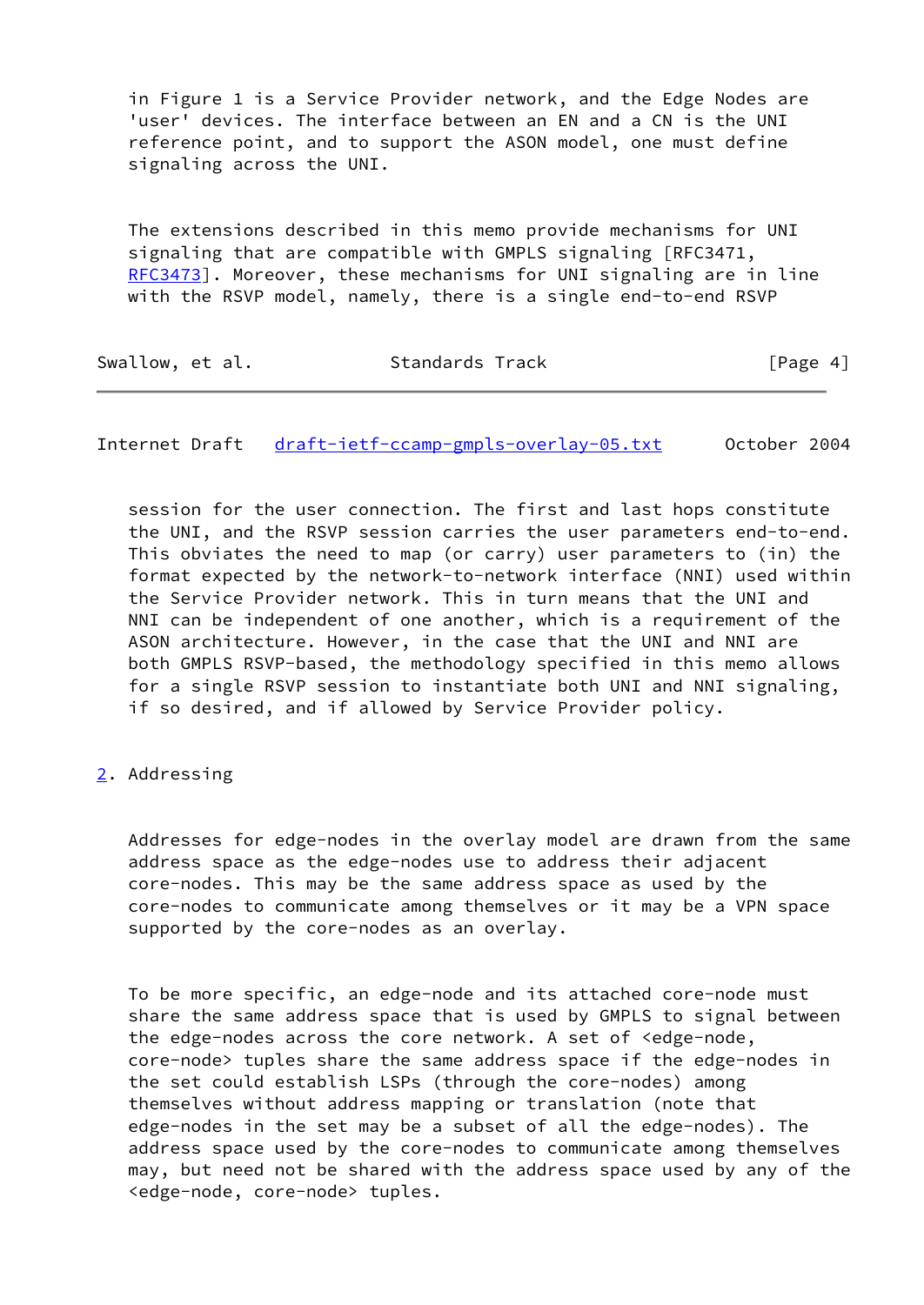When multiple overlay networks are supported by a single core network one or more address spaces may be used according to privacy requirements. This may be achieved without varying the core-node addresses since it is the <edge-node, core-node> tuple that constitues address space membership.

 An edge-node is identified by either a single IP address representing its Node-ID, or by one or more numbered TE links that connect the edge-node to the core-nodes. Core-nodes are assumed to be ignorant of any other addresses associated with an edge-node (i.e. addresses which are not used in signaling connections through the GMPLS core).

 An edge-node need only know its own address, an address of the adjacent core-node, and know (or be able to resolve) the address of any other edge-node to which it wishes to connect, as well as (of course) the addresses used in the overlay network island of which it is a part.

 A core-node need only know (and track) the addresses on interfaces between that core-node and its attached edge-nodes, as well as the Node IDs of those edge-nodes. In addition, a core-node needs to know

| Swallow, et al. | Standards Track | [Page 5] |  |
|-----------------|-----------------|----------|--|
|                 |                 |          |  |

<span id="page-6-0"></span>Internet Draft [draft-ietf-ccamp-gmpls-overlay-05.txt](https://datatracker.ietf.org/doc/pdf/draft-ietf-ccamp-gmpls-overlay-05.txt) October 2004

 the interface addresses and Node IDs of other edge-nodes to which an attached edge-node is permitted to connect.

When forming a SENDER TEMPLATE the ingress edge-node includes either its Node-ID or the address of one of its numbered TE links. In the latter case the connection will only be made over this interface.

 When forming a SESSION\_OBJECT, the ingress edge-node includes either the Node-ID of the egress edge-device or the address of one of the egress' numbered TE links. In the latter case the connection will only be made over this interface. The Extended\_Tunnel\_ID of the SESSION Object is set to either zero or to an address of the ingress edge-device.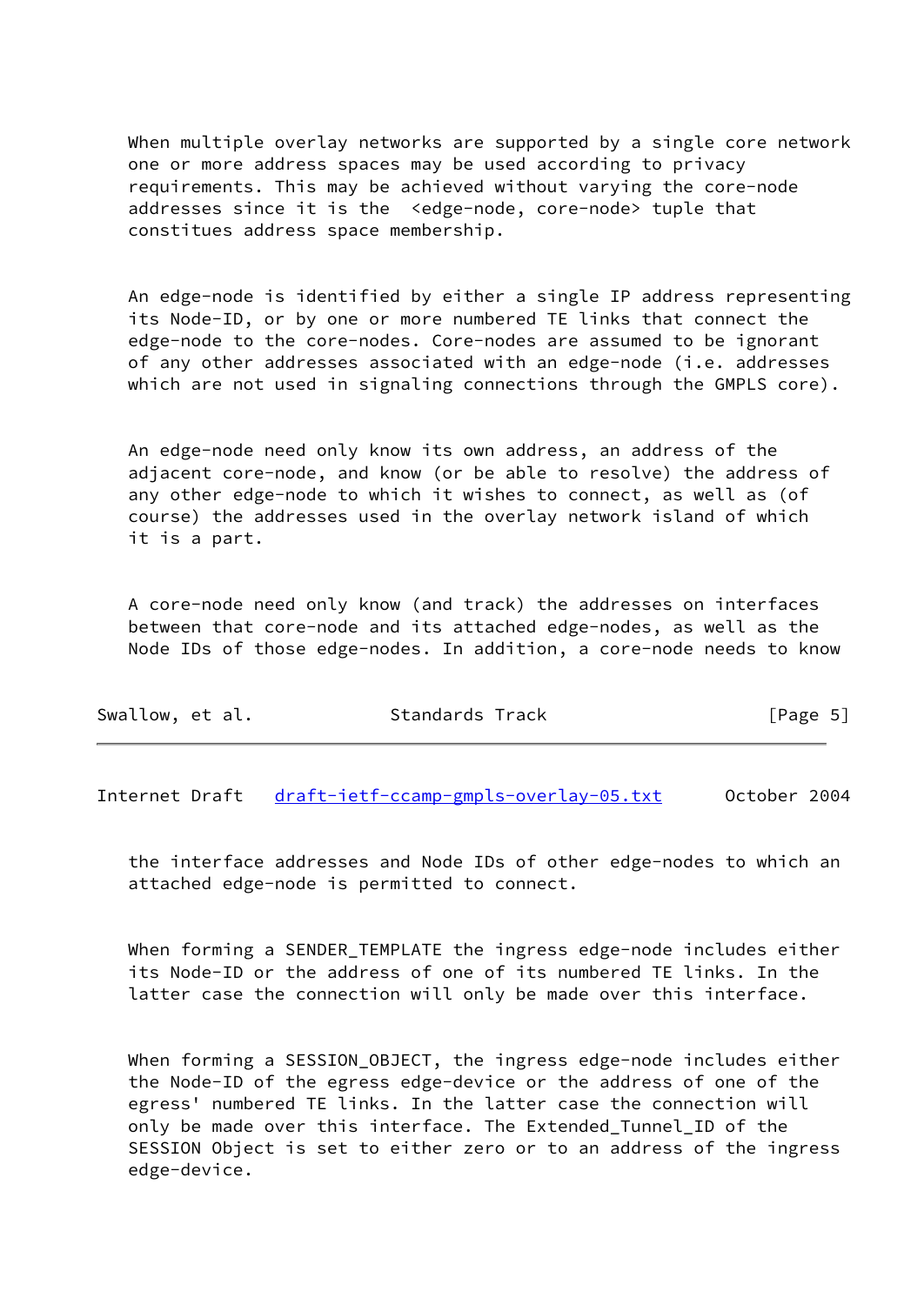Links may be either numbered or unnumbered. Further, links may be bundled or unbundled. See [[GMPLS-ARCH\]](#page-13-3), [\[RFC3471](https://datatracker.ietf.org/doc/pdf/rfc3471)], [[BUNDLE](#page-13-5)], and [\[RFC3477](https://datatracker.ietf.org/doc/pdf/rfc3477)].

### <span id="page-7-0"></span>[3](#page-7-0). ERO Processing

 An edge-node MAY include an ERO. A core-node MAY reject a Path message that contains an ERO. Such behavior is controlled by (hopefully consistent) configuration. If a core-node rejects a Path message due to the presence of an ERO it SHOULD return an PathErr message with an error code of "Unknown object class" toward the sender as described in  $[REC3209]$ . This causes the path setup to fail.

 Further a core-node MAY accept EROs which only include the ingress edge-node, the ingress core-node, the egress core-node and the egress edge-node. This is to support explicit label control on the edge-node interface, see below. If a core-node rejects a Path message due to the presence of an ERO not of the permitted format it SHOULD return an PathErr message with an error code of Bad Explicit Route Object as defined in [[RFC3209\]](https://datatracker.ietf.org/doc/pdf/rfc3209).

<span id="page-7-1"></span>[3.1](#page-7-1). Path Message without ERO

When a core-node receives a Path message from an edge-node that contains no ERO, it MUST calculate a route to the destination and include that route in a ERO, before forwarding the PATH message. One exception would be if the egress edge-node were also adjacent to this core-node. If no route can be found, the core-node SHOULD return a PathErr message with an error code and value of 24,5 - "No route available toward destination".

<span id="page-7-2"></span>[3.2](#page-7-2). Path Message with ERO

When a core-node receives a Path message from an edge-node that contains an ERO, it SHOULD verify the route against its topology database before forwarding the PATH message. If the route is not viable (according to topology, currently available resources, or

| Swallow, et al. | Standards Track | [Page 6] |
|-----------------|-----------------|----------|
|-----------------|-----------------|----------|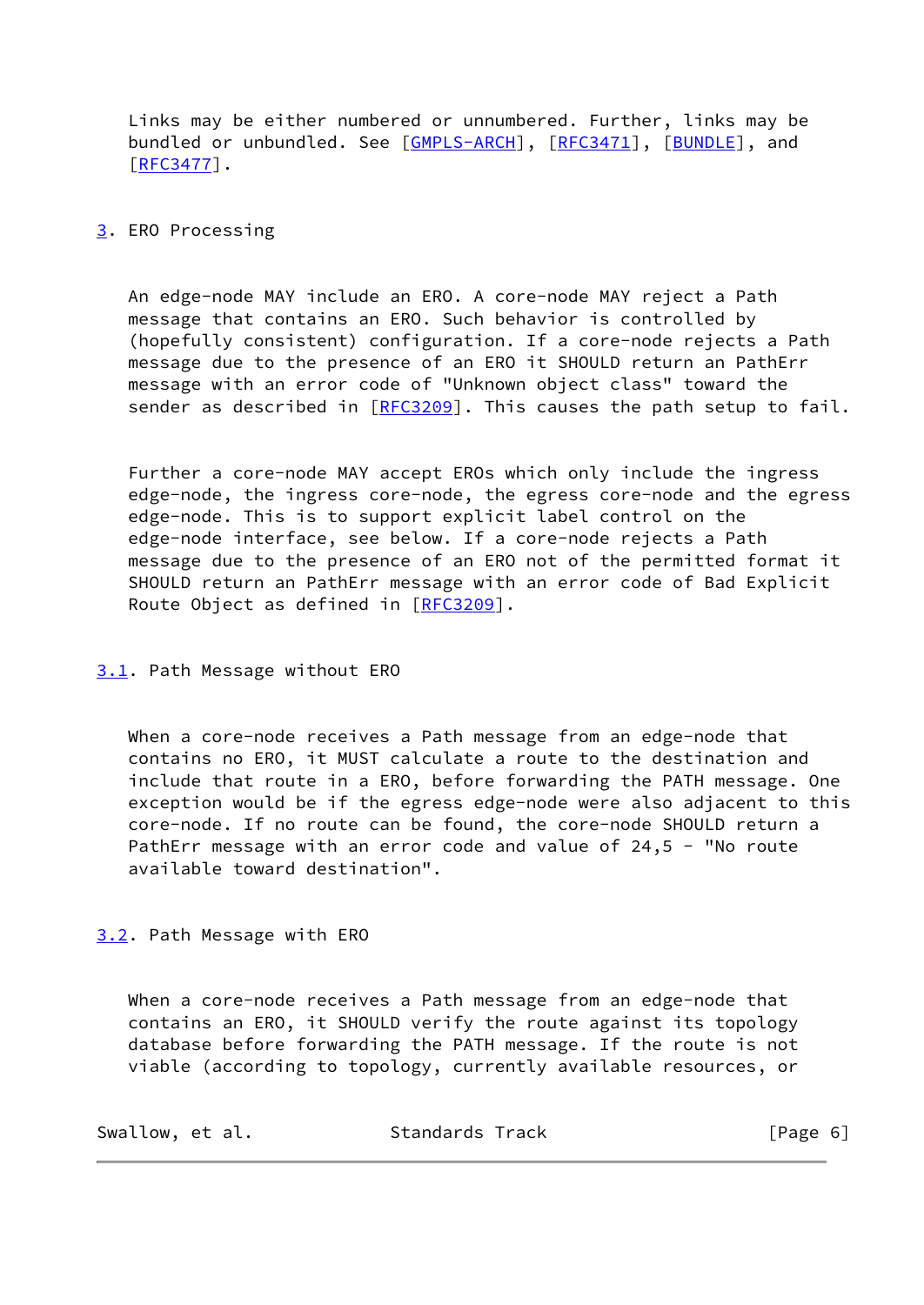<span id="page-8-1"></span> local policy), then a PathErr message with an error code and value of 24,5 - "No route available toward destination" should be returned.

<span id="page-8-0"></span>[3.3](#page-8-0). Explicit Label Control

 In order to support explicit label control and full identification of the egress link an ingress edge-node may include this information in the ERO that it passes to its neighboring core-node. In the case that no other ERO is supplied, this explicit control information is provided as the only hop of the ERO and is encoded by setting the first subobject of the ERO to the node-ID of the egress core-node with the L-bit set; following this subobject are all other subobjects necessary to identify the link and labels as they would normally appear.

 The same rules apply to the presence of the explicit control subobjects as the last hop in the ERO if a fuller ERO is supplied by the ingress edge-node to its neighbor core-node, but in this case the L-bit MAY be clear.

This process is described in [\[RFC3473](https://datatracker.ietf.org/doc/pdf/rfc3473)] and [[EXPLICIT\]](#page-13-6).

<span id="page-8-2"></span>[4](#page-8-2). RRO Processing

 An edge-node MAY include an RRO. A core-node MAY remove the RRO from the Path message before forwarding it. Further the core-node may remove the RRO from a Resv message before forwarding it to the edge-node. Such behavior is controlled by (hopefully consistent) configuration.

 Further a core-node MAY edit the RRO in a Resv message such that it includes only the subobjects from the egress core-node through the egress edge-node. This is to allow the ingress node to be aware of the selected link and labels on at the far end of the connection.

#### <span id="page-8-3"></span>[5](#page-8-3). Notification

An edge-node MAY include a NOTIFY\_REQUEST object in both the Path and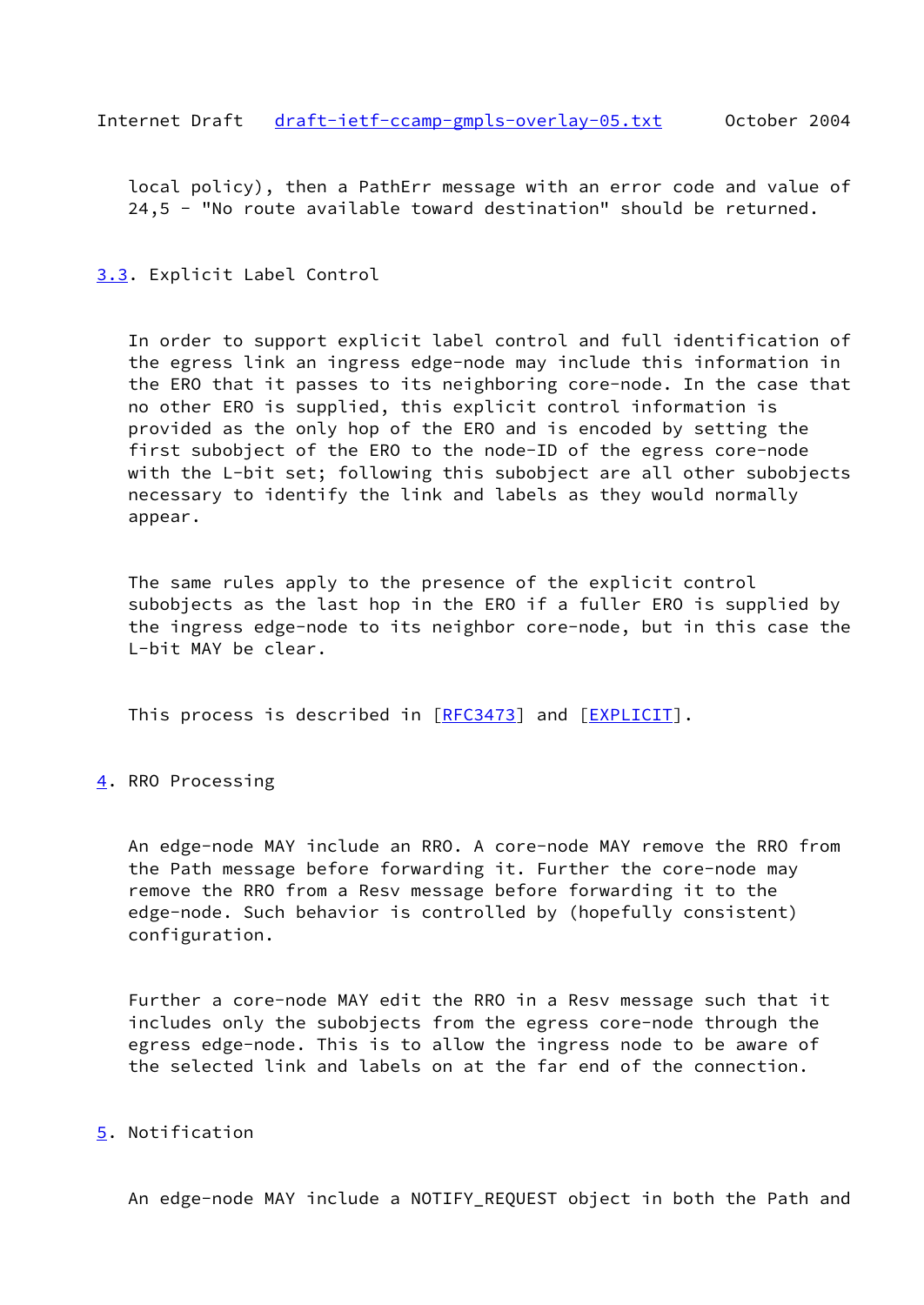Resv messages it generates. Core-nodes may send Notify messages to edge-nodes which have included the NOTIFY\_REQUEST object.

 A core-node MAY remove a NOTIFY\_REQUEST object from a Path or Resv message received from an edge-node before forwarding it.

 If no NOTIFY\_REQUEST object is present in the Path or Resv received from an edge-node, the core-node adjacent to the edge-node may include a NOTIFY\_REQUEST object and set its value to its own address.

 In either of the above cases, the core-node SHOULD NOT send Notify messages to the edge-node.

<span id="page-9-1"></span>Internet Draft [draft-ietf-ccamp-gmpls-overlay-05.txt](https://datatracker.ietf.org/doc/pdf/draft-ietf-ccamp-gmpls-overlay-05.txt) October 2004

When a core-node receives a NOTIFY\_REQUEST object from an edge-node, it MAY update the Notify Node Address with its own address before forwarding it. In this case, when Notify messages are received, they MAY be selectively (based on local policy) forwarded to the edge-node.

<span id="page-9-0"></span>[6](#page-9-0). Connection Deletion

<span id="page-9-2"></span>[6.1](#page-9-2). Alarm-Free Connection Deletion

 RSVP-TE currently deletes connections using either a single pass PathTear message, or a ResvTear and PathTear message combination. Upon receipt of the PathTear message, a node deletes the connection state and forwards the message. In optical networks, however, it is possible that the deletion of a connection (e.g., removal of the cross-connect) in a node may cause the connection to be perceived as failed in downstream nodes (e.g., loss of frame, loss of light, etc.). This may in turn lead to management alarms and perhaps the triggering of restoration/protection for the connection.

 To address this issue, the graceful connection deletion procedure SHOULD be followed. Under this procedure, an ADMIN\_STATUS object MUST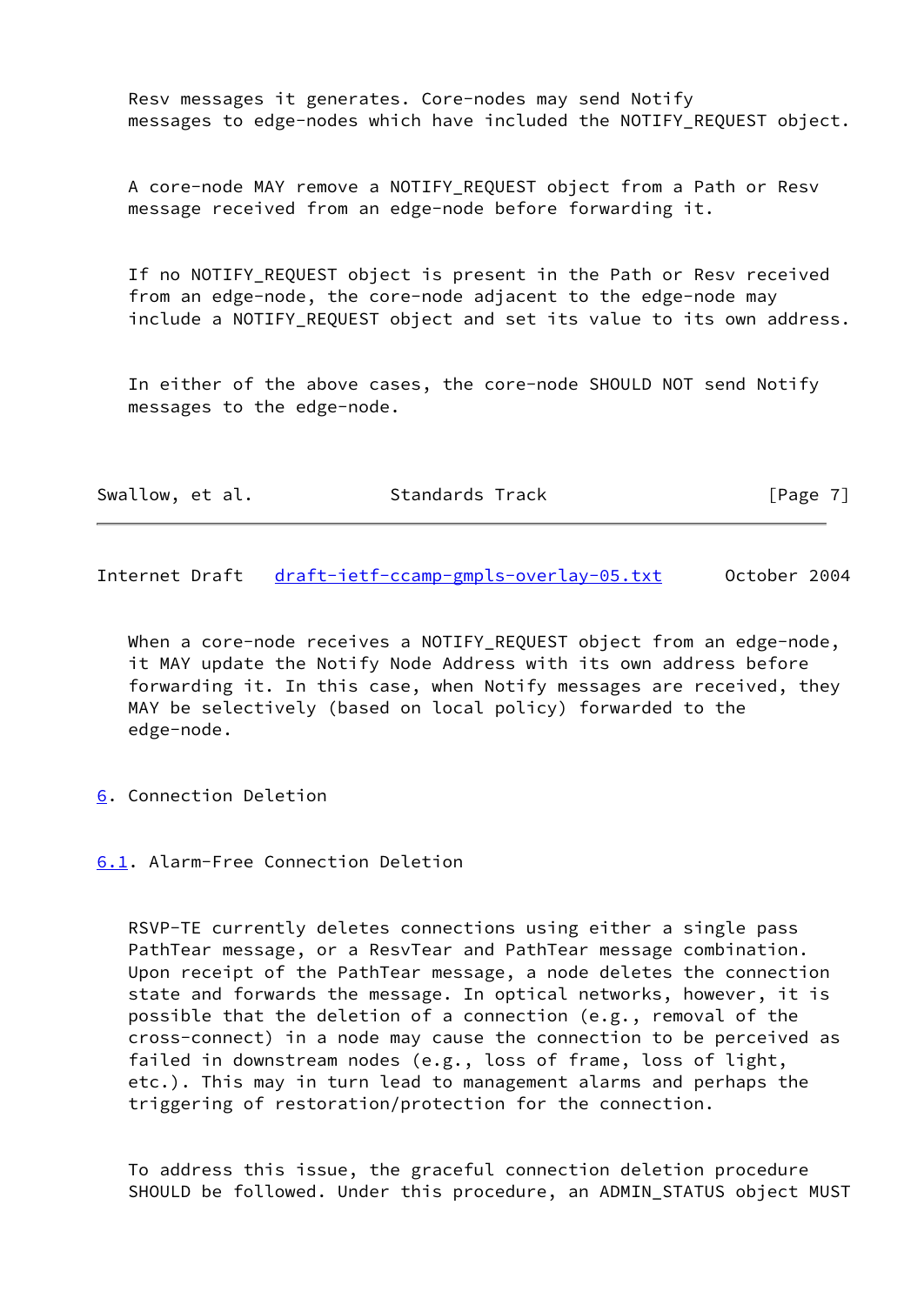be sent in Path or Resv message along the connection's path to inform all nodes enroute of the intended deletion, prior to the actual deletion of the connection. The procedure is described in [[RFC3473](https://datatracker.ietf.org/doc/pdf/rfc3473)].

 An ingress core-node receiving a PathTear without having first seen an ADMIN STATUS object informing it that the connection is about to be deleted MAY pause the PathTear and first send a Path message with an ADMIN\_STATUS object to inform all downstream LSRs that the connection is about to be deleted. When the Resv is received echoing the ADMIN\_STATUS or using a timer as described in  $[REC3473]$ , the ingress core-node MUST forward the PathTear.

<span id="page-10-0"></span>[6.2](#page-10-0). Connection Deletion with PathErr

 [RFC3473] introduces the Path\_State\_Removed flag to a PathErr message to indicate that the sender has removed all state associated with the LSP and does not need to see a PathTear. A core-node next to an edge-node MAY map between teardown using ResvTear/PathTear and PathErr with Path state Removed.

 A core-node next to an edge-node receiving a ResvTear from its downstream neighbor MAY respond with a PathTear and send a PathErr with Path\_State\_Removed further upstream.

 Note, however, that a core-node next to an edge-node receiving a PathErr with Path\_State\_Removed from its downstream neighbor MUST NOT retain Path state and send a ResvTear further upstream since that would imply that Path state further downstream had also been retained.

| Swallow, et al. | Standards Track | [Page 8] |  |
|-----------------|-----------------|----------|--|
|                 |                 |          |  |

<span id="page-10-2"></span>Internet Draft [draft-ietf-ccamp-gmpls-overlay-05.txt](https://datatracker.ietf.org/doc/pdf/draft-ietf-ccamp-gmpls-overlay-05.txt) October 2004

<span id="page-10-1"></span>[7](#page-10-1). VPN Connections

 As stated in the addressing section above, the extensions in this document are designed to be compatible with the support of VPNs. Since the core network may be some technology other than GMPLS, no mandatory means of mapping core connections to access connections is specified. However, when GMPLS is used for the core network, it is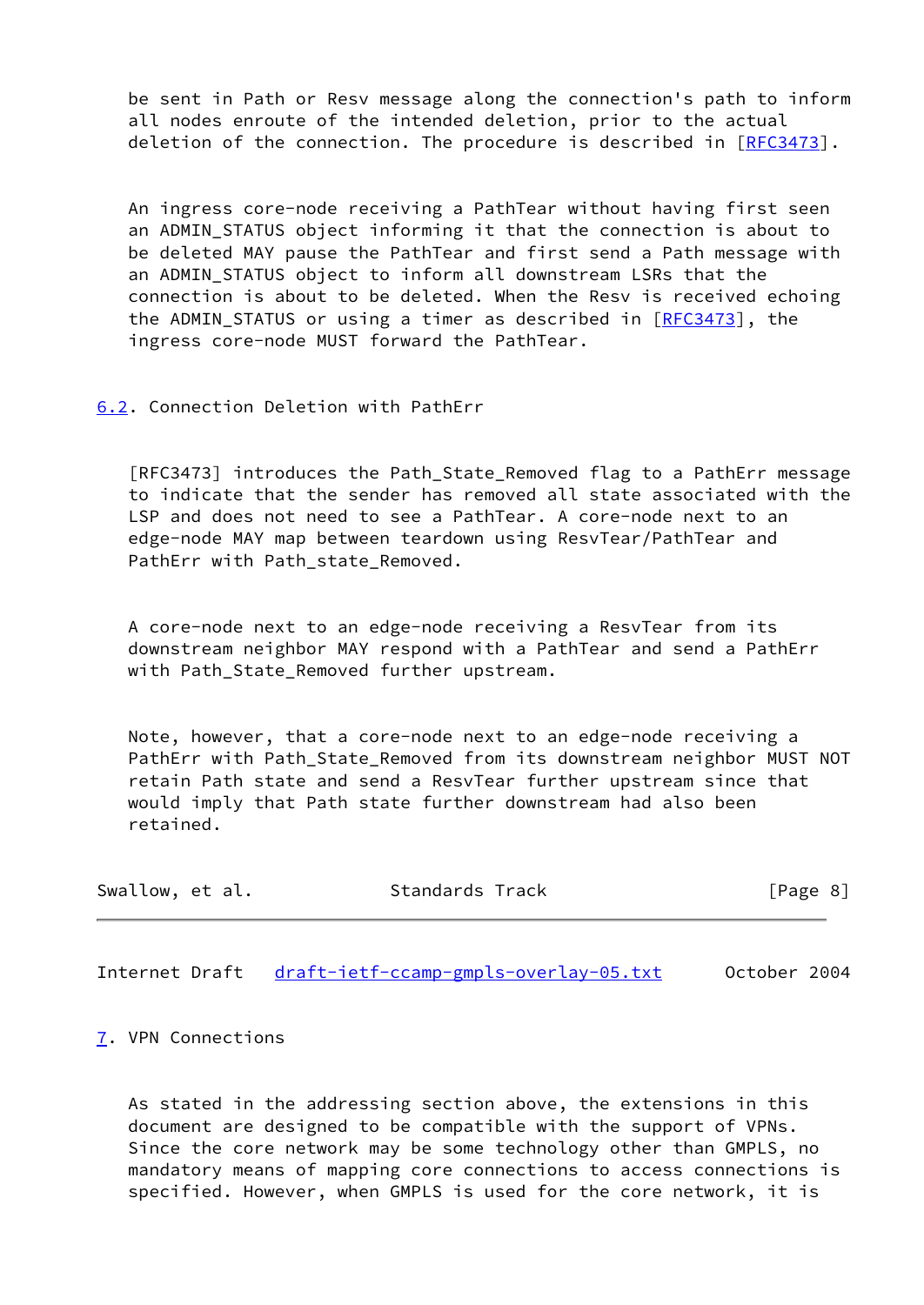RECOMMENDED that the following procedure based on [LSP-HIER] is followed.

 The VPN connection is modeled as being three hops. One for each access link and one hop across the core network.

 The VPN connection is established using a two step procedure. When a Path message is received at a core node on an interface which is part of a VPN, the Path message is held until a core connection is established.

 The connection across the core is setup as a separate signaling exchange between the core nodes, using the address space of the core nodes. While this exchange is in progress, the original Path message is held at the ingress core node. Once the exchange for the core connection is complete, this connection is used in the VPN connection as if it were a single link. This is signaled by including an IF ID RSVP\_HOP object (defined in  $[REC3473]$ ) using the procedures defined in [LSP-HIER].

 The original Path message is then forwarded within the VPN addressing realm to the core node attached to the destination edge node. Many ways of accomplishing this are available, including IP and GRE tunnels and BGP/MPLS VPNs. Specifying a particular means is beyond the scope of this document.

<span id="page-11-0"></span>[8](#page-11-0). Security Considerations

 This draft imposes no new security risks over [[RFC3473](https://datatracker.ietf.org/doc/pdf/rfc3473)]. In fact it represents a lower trust model between the core and edge-nodes as the core is permitted to hide its topology from the edge-nodes. The core is also permitted to restrict the actions of edge-nodes by filtering out specific RSVP objects.

<span id="page-11-1"></span>[9](#page-11-1). Acknowledgments

 The authors would like to thank Kireeti Kompella, Jonathan Lang, Dimitri Papadimitriou, Dimitrios Pendarakis, Bala Rajagopalan, and Adrian Farrel for their comments and input. Thanks for thorough final reviews from Loa Andersson and Dimitri Papadimitriou.

Adrian Farrel edited the last two revisions of this document to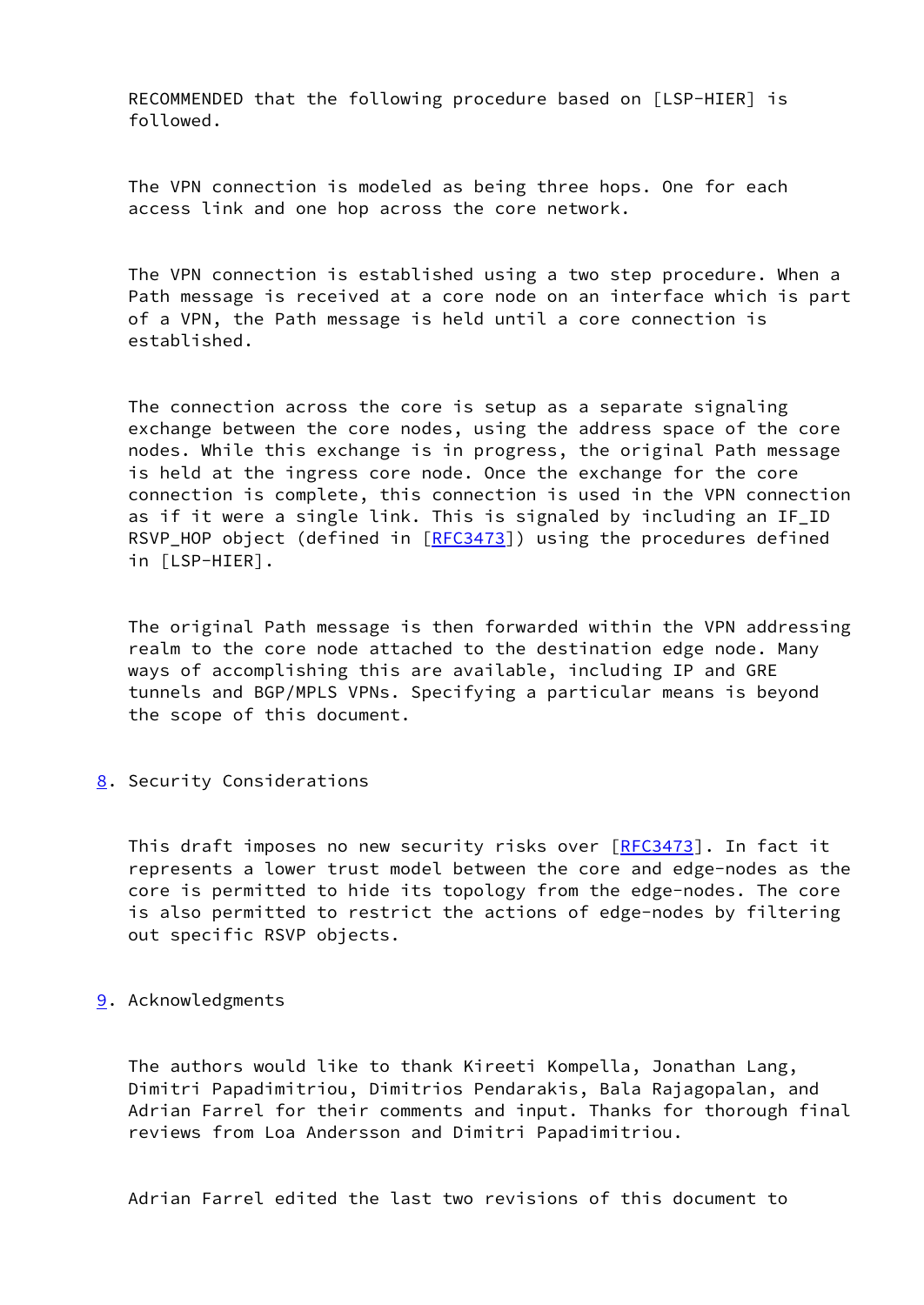incorporate comments from Working Group last call and from AD review.

<span id="page-12-2"></span><span id="page-12-1"></span><span id="page-12-0"></span>

| Swallow, et al.                  | Standards Track                                                                                          | [Page 9]     |  |
|----------------------------------|----------------------------------------------------------------------------------------------------------|--------------|--|
| Internet Draft                   | draft-ietf-ccamp-gmpls-overlay-05.txt                                                                    | October 2004 |  |
| 10. References                   |                                                                                                          |              |  |
| 10.1. Normative References       |                                                                                                          |              |  |
| $\lceil \mathsf{RFC2119} \rceil$ | Bradner, S., "Key words for use in RFCs to Indicate<br>Requirement Levels," RFC 2119.                    |              |  |
| [RFC3471]                        | Berger, L., "Generalized MPLS Signaling Functional<br>Description", RFC 3471, January 2003.              |              |  |
| [RFC3473]                        | Berger, L., "Generalized MPLS Signaling RSVP-TE<br>Extensions", RFC 3473, January 2003.                  |              |  |
| [RFC3209]                        | Awduche, et al, "RSVP-TE: Extensions to RSVP for<br>LSP Tunnels", RFC 3209, December 2001.               |              |  |
| [RFC3667]                        | Bradner, S., "IETF Rights in Contributions", BCP 78,<br>RFC 3667, February 2004.                         |              |  |
| [RFC3668]                        | Bradner, S., Ed., "Intellectual Property Rights in IETF<br>Technology", BCP 79, RFC 3668, February 2004. |              |  |

<span id="page-12-3"></span>[10.2](#page-12-3). Informational References

- [RFC3031] Rosen, E., Viswanathan, A. and R. Callon, "Multiprotocol Label Switching Architecture", [RFC 3031,](https://datatracker.ietf.org/doc/pdf/rfc3031) January 2001.
- [RFC3477] Kompella, K., and Rekhter, Y., "Signaling Unnumbered Links in RSVP-TE", [RFC 3477](https://datatracker.ietf.org/doc/pdf/rfc3477), January 2003.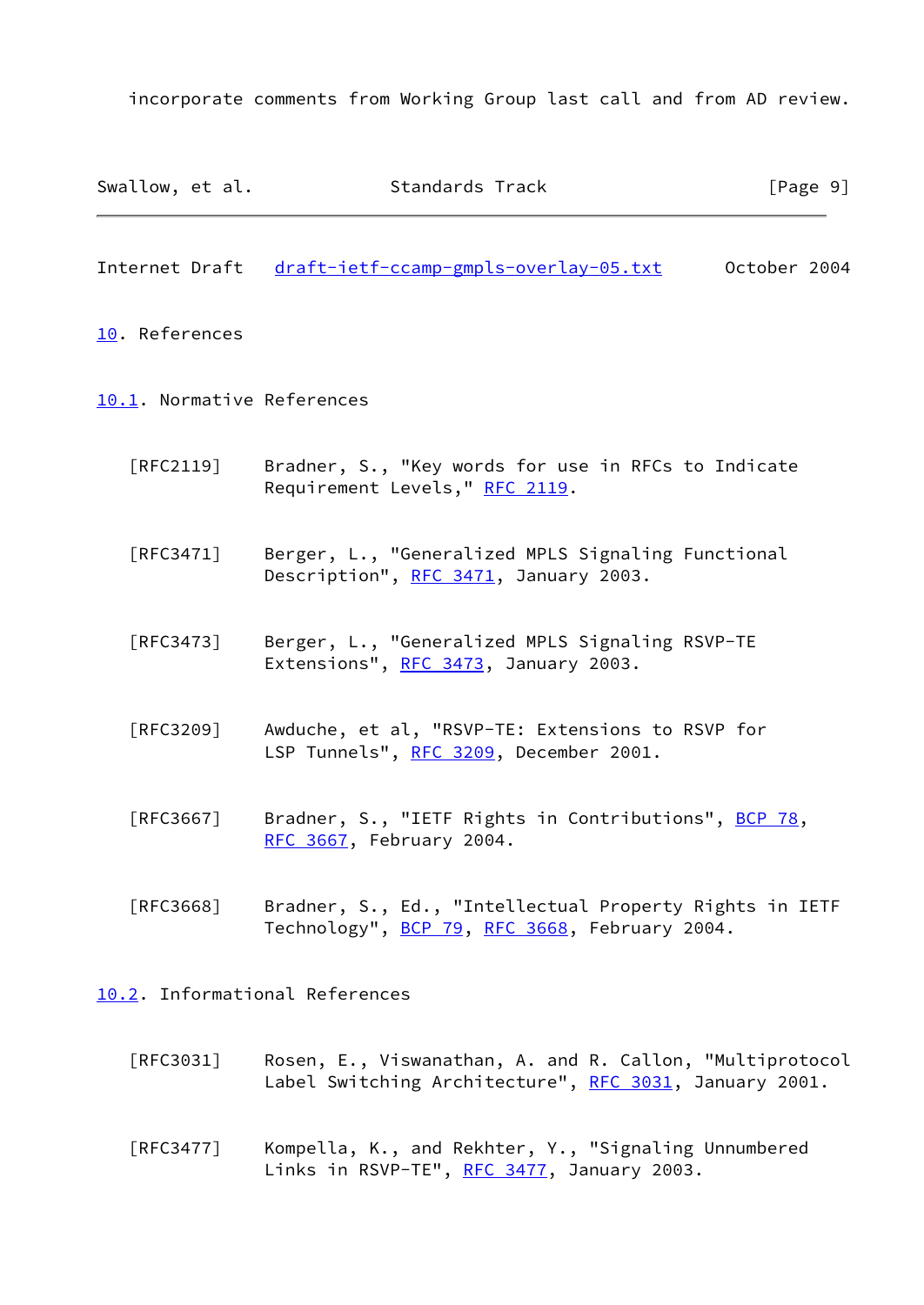- <span id="page-13-5"></span> [BUNDLE] Kompella, K., Rekhter, Y., and Berger, L., "Link Bundling in MPLS Traffic Engineering", [draft-ietf-mpls-bundle-04.txt](https://datatracker.ietf.org/doc/pdf/draft-ietf-mpls-bundle-04.txt), July 2002, work in progress.
- <span id="page-13-6"></span> [EXPLICIT] Berger, L., "GMPLS Signaling Procedure For Egress Control", [draft-ccamp-gmpls-egress-control-02.txt](https://datatracker.ietf.org/doc/pdf/draft-ccamp-gmpls-egress-control-02.txt), May 2004, work in progress.
- <span id="page-13-3"></span> [GMPLS-ARCH] Mannie, E, et al., "Generalized Multi-Protocol Label Switching (GMPLS) Architecture", [draft-ietf-ccamp-gmpls-architecture-07.txt,](https://datatracker.ietf.org/doc/pdf/draft-ietf-ccamp-gmpls-architecture-07.txt) May 2003, work in progress.
- <span id="page-13-2"></span>[MPLS-HIER] Kompella, K., and Rekhter, Y., "LSP Hierarchy with MPLS TE", [draft-ietf-mpls-lsp-hierarchy-08.txt,](https://datatracker.ietf.org/doc/pdf/draft-ietf-mpls-lsp-hierarchy-08.txt) September 2001, work in progress.

| Swallow, et al. | Standards Track | [Page 10] |
|-----------------|-----------------|-----------|
|-----------------|-----------------|-----------|

<span id="page-13-1"></span>Internet Draft [draft-ietf-ccamp-gmpls-overlay-05.txt](https://datatracker.ietf.org/doc/pdf/draft-ietf-ccamp-gmpls-overlay-05.txt) 0ctober 2004

<span id="page-13-4"></span> [G.8080] ITU-T Rec. G.8080/Y.1304, "Architecture for the Automatically Switched Optical Network (ASON)," November 2001 (and Revision, January 2003). For information on the availability of this document, please see<http://www.itu.int>.

<span id="page-13-0"></span>[11.](#page-13-0) Authors' Addresses

 John Drake Calient Networks 5853 Rue Ferrari San Jose, CA 95138 Phone: +1 408 972 3720 Email: jdrake@calient.net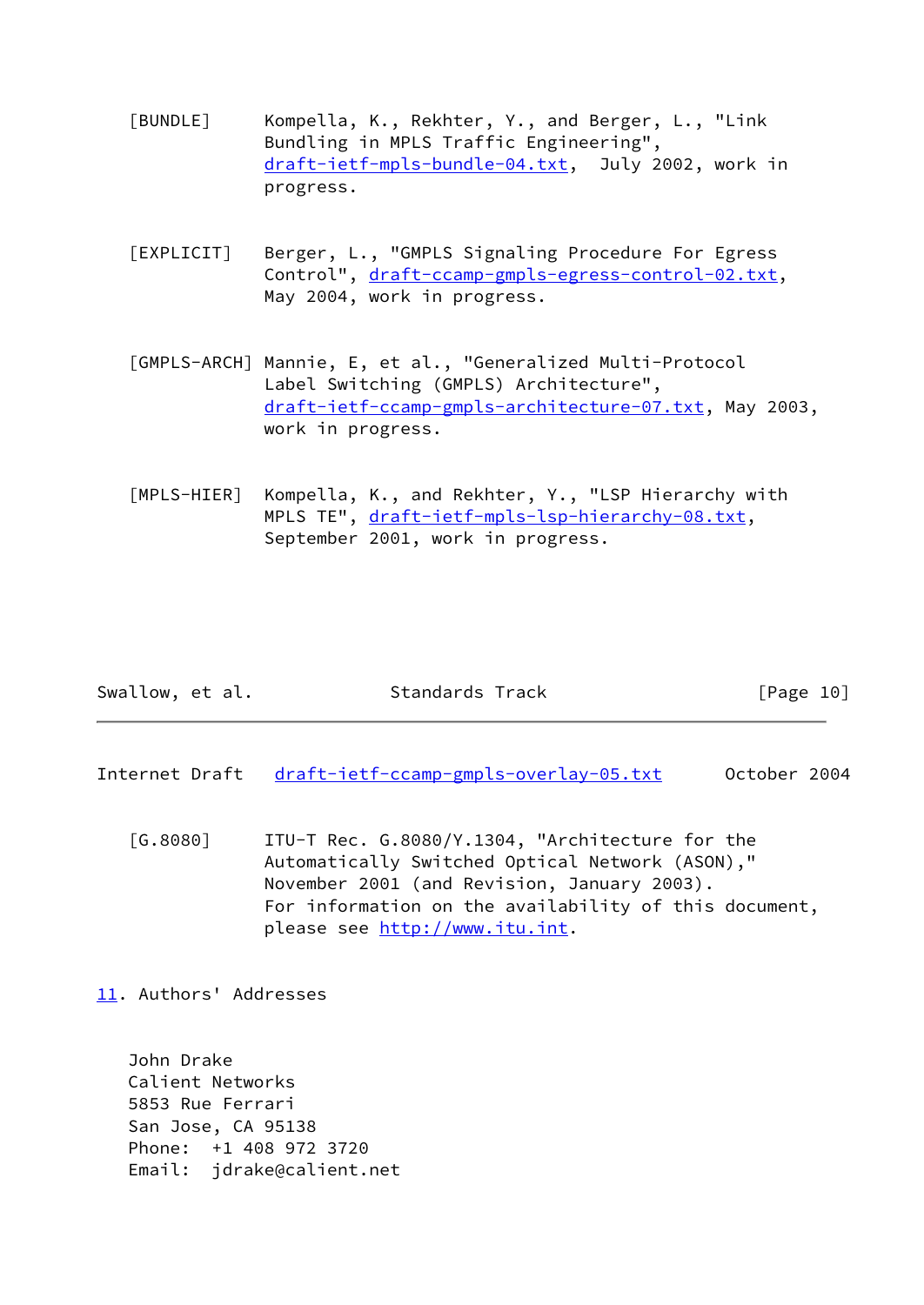Hirokazu Ishimatsu Japan Telecom Co., Ltd. 2-9-1 Hatchobori, Chuo-ku, Tokyo, 104-0032, Japan Tel: +81 3 5540 8493 Email: hirokazu.ishimatsu@japan-telecom.co.jp

 Yakov Rekhter Juniper Networks, Inc. Email: yakov@juniper.net George Swallow Cisco Systems, Inc. 1414 Massachusetts Ave, Boxborough, MA 01719 Phone: +1 978 936 1398 Email: swallow@cisco.com

<span id="page-14-0"></span>[12.](#page-14-0) Intellectual Property Notice

 The IETF takes no position regarding the validity or scope of any Intellectual Property Rights or other rights that might be claimed to pertain to the implementation or use of the technology described in this document or the extent to which any license under such rights might or might not be available; nor does it represent that it has made any independent effort to identify any such rights. Information on the procedures with respect to rights in RFC documents can be found in [BCP 78](https://datatracker.ietf.org/doc/pdf/bcp78) and [BCP 79](https://datatracker.ietf.org/doc/pdf/bcp79).

 Copies of IPR disclosures made to the IETF Secretariat and any assurances of licenses to be made available, or the result of an attempt made to obtain a general license or permission for the use of such proprietary rights by implementers or users of this specification can be obtained from the IETF on-line IPR repository at <http://www.ietf.org/ipr>.

Swallow, et al. Standards Track [Page 11]

<span id="page-14-1"></span>Internet Draft [draft-ietf-ccamp-gmpls-overlay-05.txt](https://datatracker.ietf.org/doc/pdf/draft-ietf-ccamp-gmpls-overlay-05.txt) October 2004

The IETF invites any interested party to bring to its attention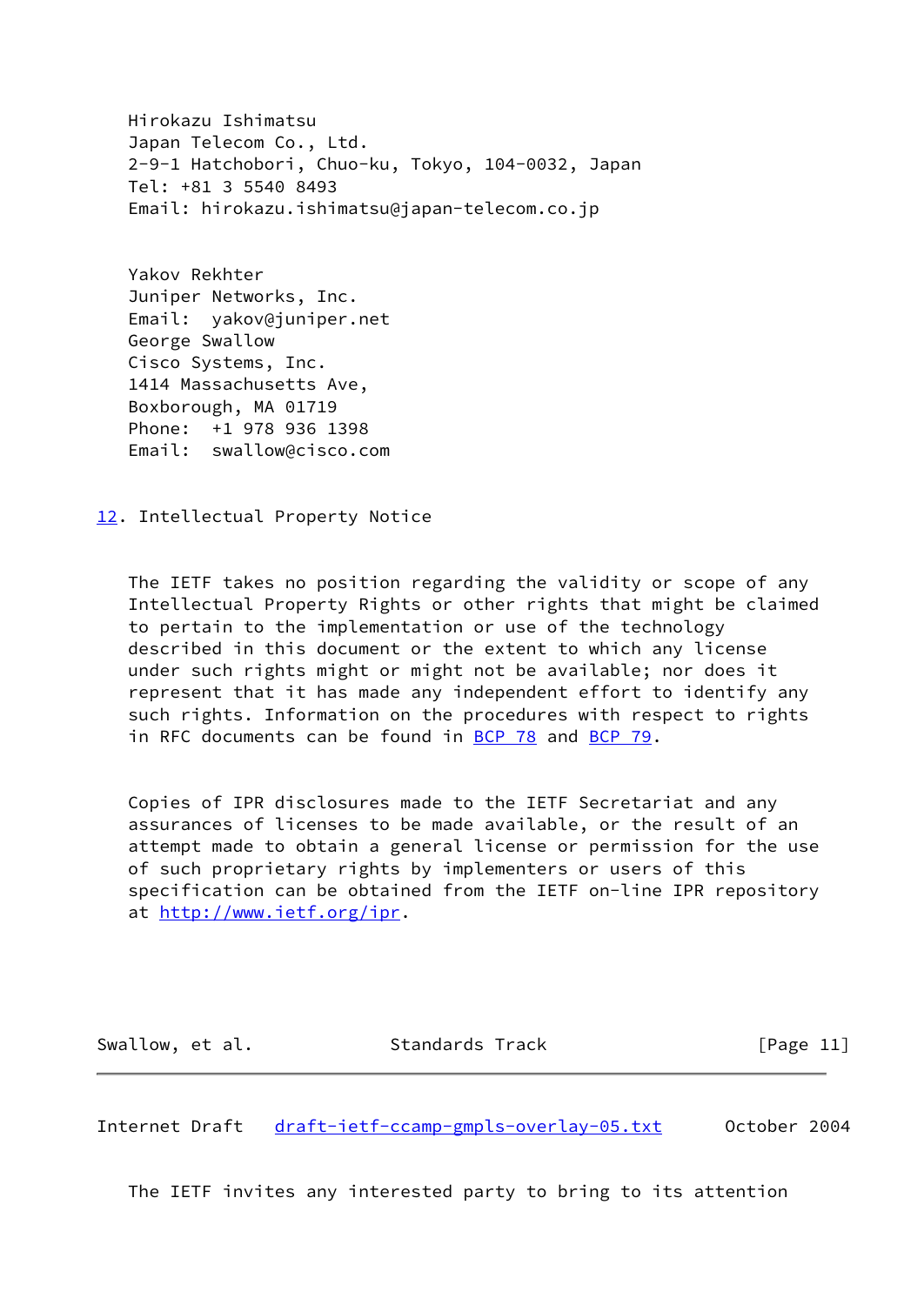any copyrights, patents or patent applications, or other proprietary rights that may cover technology that may be required to implement this standard. Please address the information to the IETF at ietf-ipr@ietf.org.

<span id="page-15-0"></span>[13.](#page-15-0) Full Copyright Statement

 Copyright (C) The Internet Society (2004). This document is subject to the rights, licenses and restrictions contained in [BCP](https://datatracker.ietf.org/doc/pdf/bcp78) [78](https://datatracker.ietf.org/doc/pdf/bcp78), and except as set forth therein, the authors retain all their rights.

 This document and the information contained herein are provided on an "AS IS" basis and THE CONTRIBUTOR, THE ORGANIZATION HE/SHE REPRESENTS OR IS SPONSORED BY (IF ANY), THE INTERNET SOCIETY AND THE INTERNET ENGINEERING TASK FORCE DISCLAIM ALL WARRANTIES, EXPRESS OR IMPLIED, INCLUDING BUT NOT LIMITED TO ANY WARRANTY THAT THE USE OF THE INFORMATION HEREIN WILL NOT INFRINGE ANY RIGHTS OR ANY IMPLIED WARRANTIES OF MERCHANTABILITY OR FITNESS FOR A PARTICULAR PURPOSE.